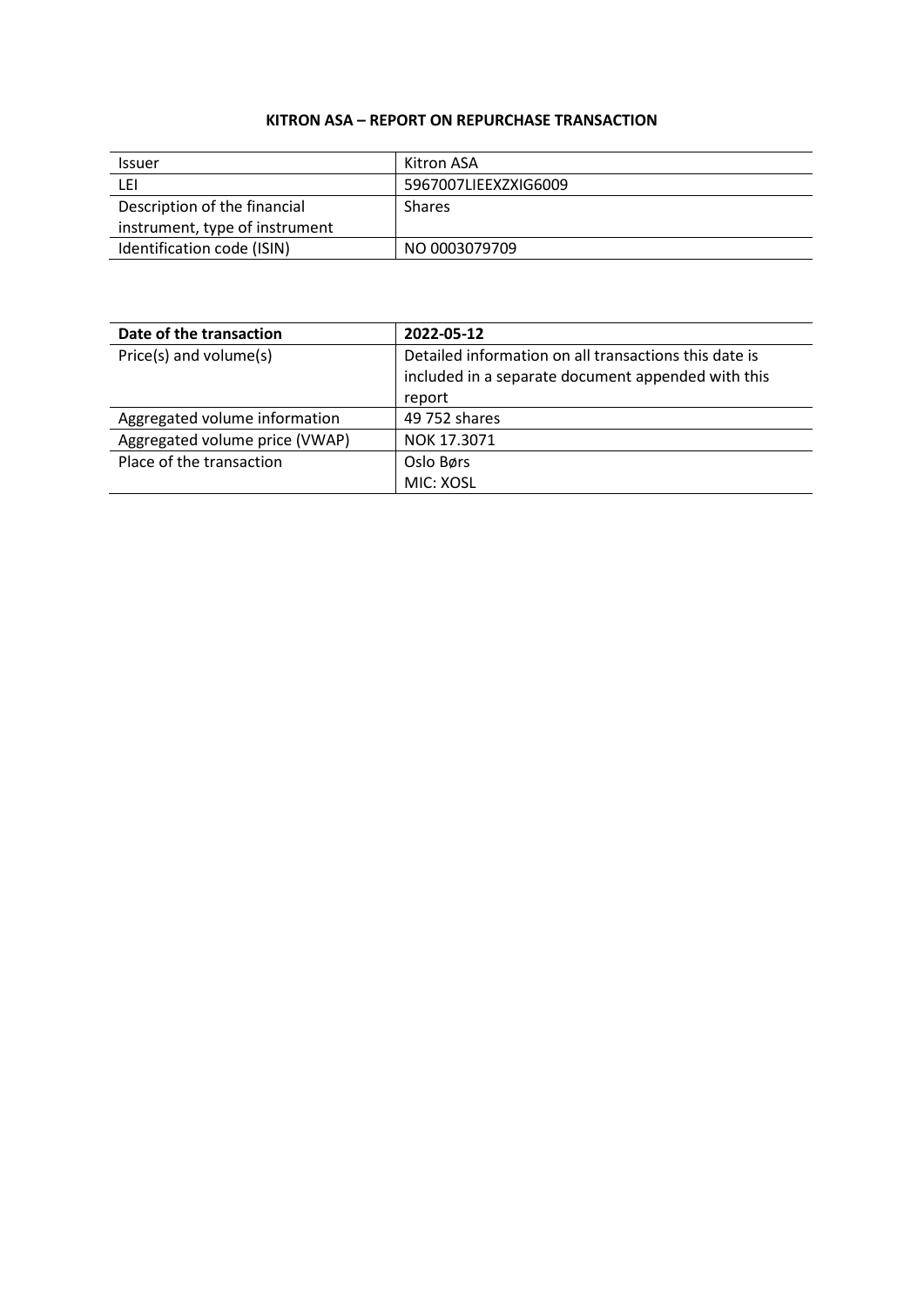| <b>Traded on XOSL</b> |              |                  |               |
|-----------------------|--------------|------------------|---------------|
| <b>Volume</b>         | <b>Price</b> | Date/Time        | <b>Value</b>  |
| $-656$                | 17,2         | 12.05.2022 09:05 | 11 283,20     |
| $-117$                | 17,2         | 12.05.2022 09:07 | 2 012,40      |
| $-559$                | 17,2         | 12.05.2022 09:07 | 9 6 14,80     |
| $-1112$               | 17,2         | 12.05.2022 09:13 | 19 126,40     |
| $-488$                | 17,2         | 12.05.2022 09:13 | 8 3 9 3 , 6 0 |
| $-1109$               | 17,2         | 12.05.2022 09:13 | 19 074,80     |
| $-1335$               | 17,2         | 12.05.2022 09:23 | 22 962,00     |
| $-165$                | 17,2         | 12.05.2022 09:23 | 2838,00       |
| $-400$                | 17,28        | 12.05.2022 09:31 | 6912,00       |
| $-1622$               | 17,28        | 12.05.2022 09:31 | 28 028,16     |
| $-400$                | 17,28        | 12.05.2022 09:31 | 6912,00       |
| $-454$                | 17,28        | 12.05.2022 09:31 | 7845,12       |
| $-400$                | 17,28        | 12.05.2022 09:31 | 6912,00       |
| $-854$                | 17,28        | 12.05.2022 09:31 | 14 757,12     |
| $-854$                | 17,28        | 12.05.2022 09:31 | 14 757,12     |
| $-336$                | 17,28        | 12.05.2022 09:31 | 5 806,08      |
| $-518$                | 17,28        | 12.05.2022 09:31 | 8 9 5 1 , 0 4 |
| $-1083$               | 17,28        | 12.05.2022 09:31 | 18 714,24     |
| $-518$                | 17,28        | 12.05.2022 09:31 | 8 9 5 1 , 0 4 |
| $-1000$               | 17,48        | 12.05.2022 09:49 | 17 480,00     |
| $-269$                | 17,48        | 12.05.2022 09:49 | 4 702,12      |
| $-185$                | 17,48        | 12.05.2022 09:49 | 3 2 3 3 , 8 0 |
| $-131$                | 17,48        | 12.05.2022 09:49 | 2 2 8 9 , 8 8 |
| $-269$                | 17,48        | 12.05.2022 09:49 | 4 702,12      |
| $-316$                | 17,48        | 12.05.2022 09:49 | 5 5 2 3 , 6 8 |
| $-126$                | 17,48        | 12.05.2022 09:49 | 2 2 0 2,48    |
| $-728$                | 17,48        | 12.05.2022 09:49 | 12 725,44     |
| $-126$                | 17,48        | 12.05.2022 09:49 | 2 2 0 2,48    |
| $-854$                | 17,48        | 12.05.2022 09:49 | 14 927,92     |
| -854                  | 17,48        | 12.05.2022 09:49 | 14 927,92     |
| $-854$                | 17,48        | 12.05.2022 09:49 | 14 927,92     |
| $-854$                | 17,48        | 12.05.2022 09:49 | 14 927,92     |
| $-310$                | 17,48        | 12.05.2022 09:49 | 5 4 18,80     |
| $-682$                | 17,48        | 12.05.2022 09:49 | 11921,36      |
| $-172$                | 17,48        | 12.05.2022 09:52 | 3 006,56      |
| $-854$                | 17,48        | 12.05.2022 10:01 | 14 927,92     |
| $-559$                | 17,48        | 12.05.2022 10:23 | 9771,32       |
| $-123$                | 17,48        | 12.05.2022 10:23 | 2 150,04      |
| $-172$                | 17,48        | 12.05.2022 10:23 | 3 006,56      |
| $-123$                | 17,48        | 12.05.2022 10:23 | 2 150,04      |
| $-439$                | 17,48        | 12.05.2022 10:33 | 7673,72       |
| $-336$                | 17,28        | 12.05.2022 10:45 | 5 806,08      |
| $-854$                | 17,28        | 12.05.2022 10:45 | 14 757,12     |
| $-1708$               | 17,28        | 12.05.2022 10:45 | 29 514,24     |
| $-1102$               | 17,28        | 12.05.2022 10:45 | 19 042,56     |
| $-559$                | 17,28        | 12.05.2022 10:47 | 9 659,52      |
| $-295$                | 17,28        | 12.05.2022 10:58 | 5 097,60      |